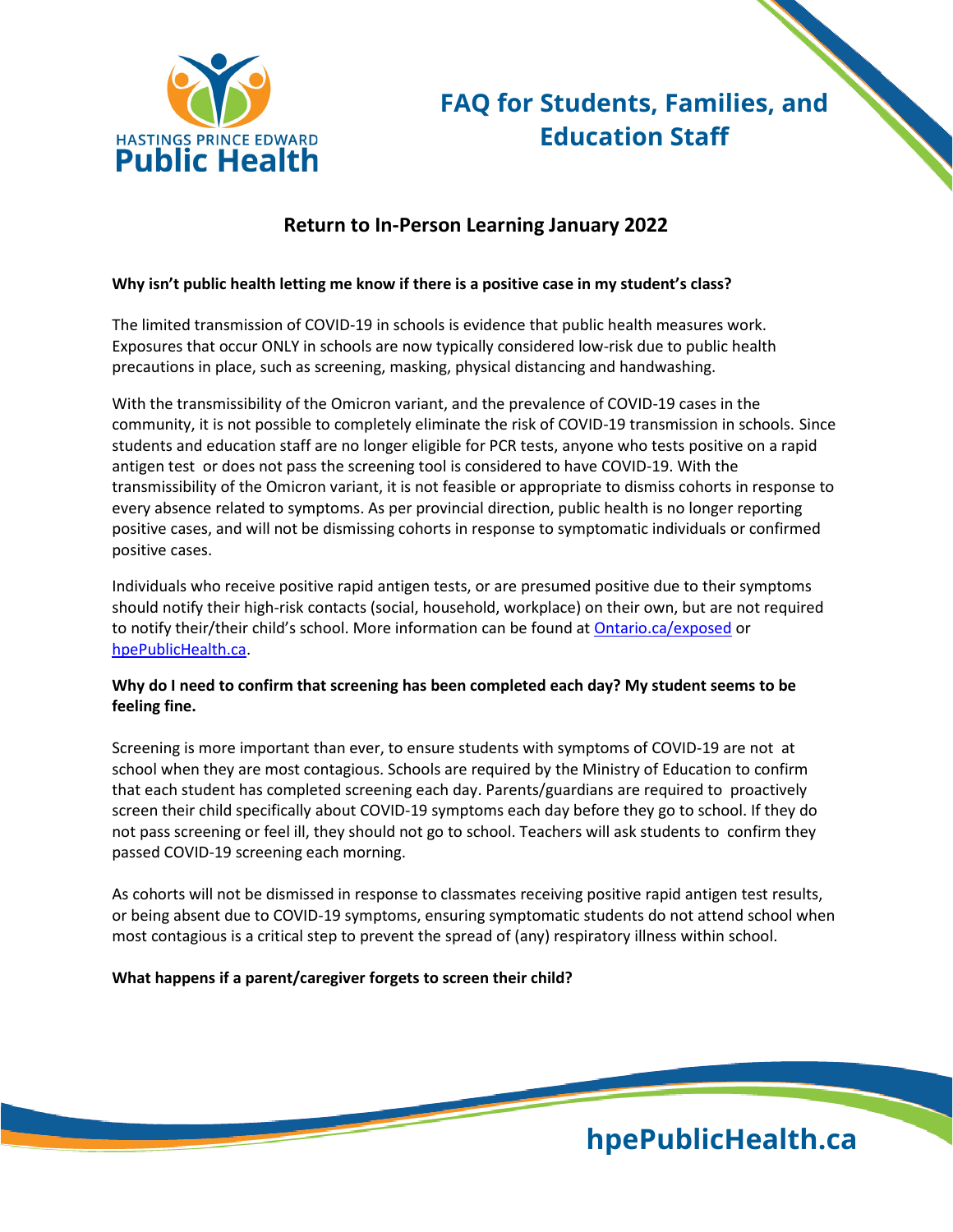Schools are required by the Ministry of Education to confirm that each student has completed screening each day, for the reasons mentioned above. We understand – life happens and parents/guardians are busy! If a student indicates that screening has not been completed, or is not sure if screening has been completed, they will be required to leave the class while a school staff member completes the screening with them. If they do not pass screening a parent/caregiver will be contacted and asked to pick up the student and take them home.

If a student indicates they are not feeling well during the school day, the school will complete the same process, to determine if your the student's symptoms might be related to COVID-19.

# **My student has symptoms, so they are staying home. When can they return to school?**

If a student does not pass the school screener, they are permitted to return to school once they have completed their isolation period, as long as their symptoms have been improving for 24 hours (48 hours for gastrointestinal symptoms).

If a student has ONE of the Other Symptoms, they can return to school after the symptom has been improving for at least 24 hours (48 hours for nausea, vomiting, diarrhea).

For students with One or the Most Common Symptoms or Two or more of the Other Symptoms, see below or [Ontario.ca/exposed](https://covid-19.ontario.ca/exposed) for isolation times.

| If the symptomatic individual is:                                                                           | Then, the isolation period is:                                                                |
|-------------------------------------------------------------------------------------------------------------|-----------------------------------------------------------------------------------------------|
| Fully vaccinated and/or under the age of 12                                                                 | 5 days after the date symptoms started or the                                                 |
| vears                                                                                                       | positive test result (whichever is earlier)                                                   |
| 12+ years of age and not fully vaccinated<br>Immunocompromised<br>Hospitalized for COVID-19 related illness | 10 days after the date symptoms started or<br>the positive test result (whichever is earlier) |
| Severely ill (requiring ICU level of care)<br>Severely immunocompromised                                    | 20 days after the date symptoms started or<br>the positive test result (whichever is earlier) |

If the symptomatic individual receives two negative rapid antigen tests (RAT), separated by 24-48 hours, they are less likely to have a COVID-19 infection and may return to school ONLY if their symptoms have been improving for at least 24 hours (or 48 hours if gastrointestinal symptoms are present).

#### **Why are children with symptoms attending school?**

We know it can be worrisome for students, families, and school staff if students return to school with lingering symptoms. However, it is not unusual for minor respiratory symptoms (lingering cough, stuffy nose, etc.) to linger for some time after the peak of an illness.

Students are permitted to return to school:

- as long as they have completed their isolation period (as outlined above)
- OR have received two negative RAT separated by 24-48 hours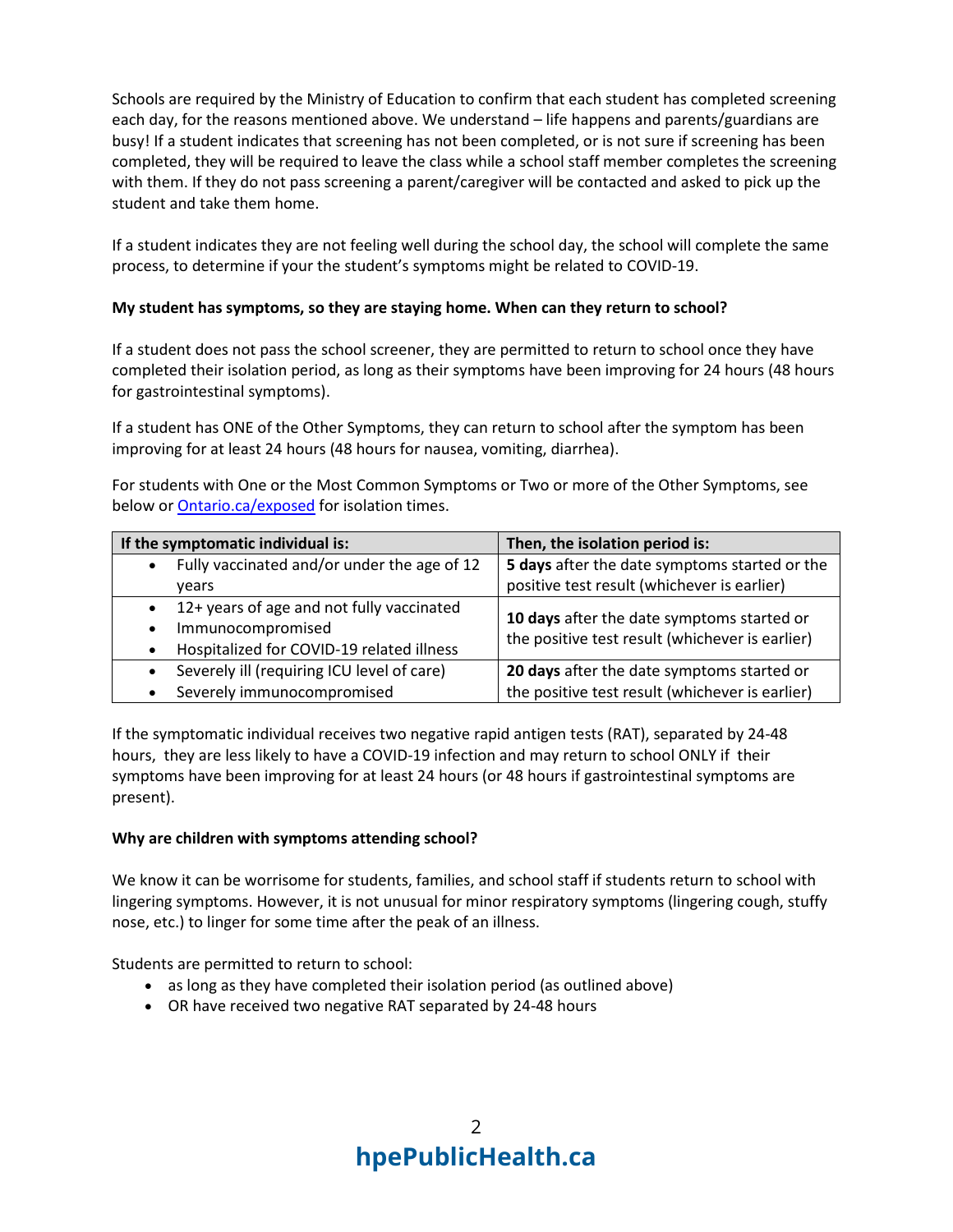• AND their symptoms have been improving for at least 24 hours (48 hours for gastro-intestinal symptoms).

Students with only ONE of the following other symptoms of COVID-19, MUST still stay home for at least 24 hours (48 hours for gastrointestinal symptoms), after which they can return to school as long as their symptom is improving AND they have not developed any more symptoms:

- runny nose/nasal congestion
- headache
- extreme fatigue
- sore throat
- muscle aches/joint pain
- nausea, vomiting and/or diarrhea

**My student has ONE of the less common symptoms listed above, so they need to stay home for 24 hours (48 hours for gastrointestinal symptoms). Do their siblings/household members need to isolate as well?**

As indicated on the COVID-19 school/childcare screening tool, if an individual has only ONE of the symptoms listed above, they must stay home for at least 24 hours (48 hours for gastrointestinal symptoms) AND until they are feeling better. Household members do not need to stay home in this situation - unless they also develop symptoms.

However, if a student screens positive for COVID-19 symptoms (one of the most common symptoms, or 2 or more of the other symptoms), then all household members must stay home and isolate - for the same period as the person who is symptomatic.

**My student has one of the most common symptoms of COVID-19 so the whole household has been isolating. The student is now feeling better, and their isolation period has been completed, but their siblings now have symptoms. Does everyone need to stay home until all household members are feeling better?**

All household members must isolate for the same time period as the person who first developed symptoms. If other household members develop symptoms, those individuals must extend their isolation period for 5 days (10 days if 12+ and unvaccinated) from the date their symptoms started. However, once a symptomatic person has completed their isolation period and is feeling better, they no longer need to isolate.

#### **My student received a positive Rapid Antigen Test (RAT) result. What should I do?**

If your student is not already isolating because of their symptoms, they (along with everyone else in their household) should isolate right away.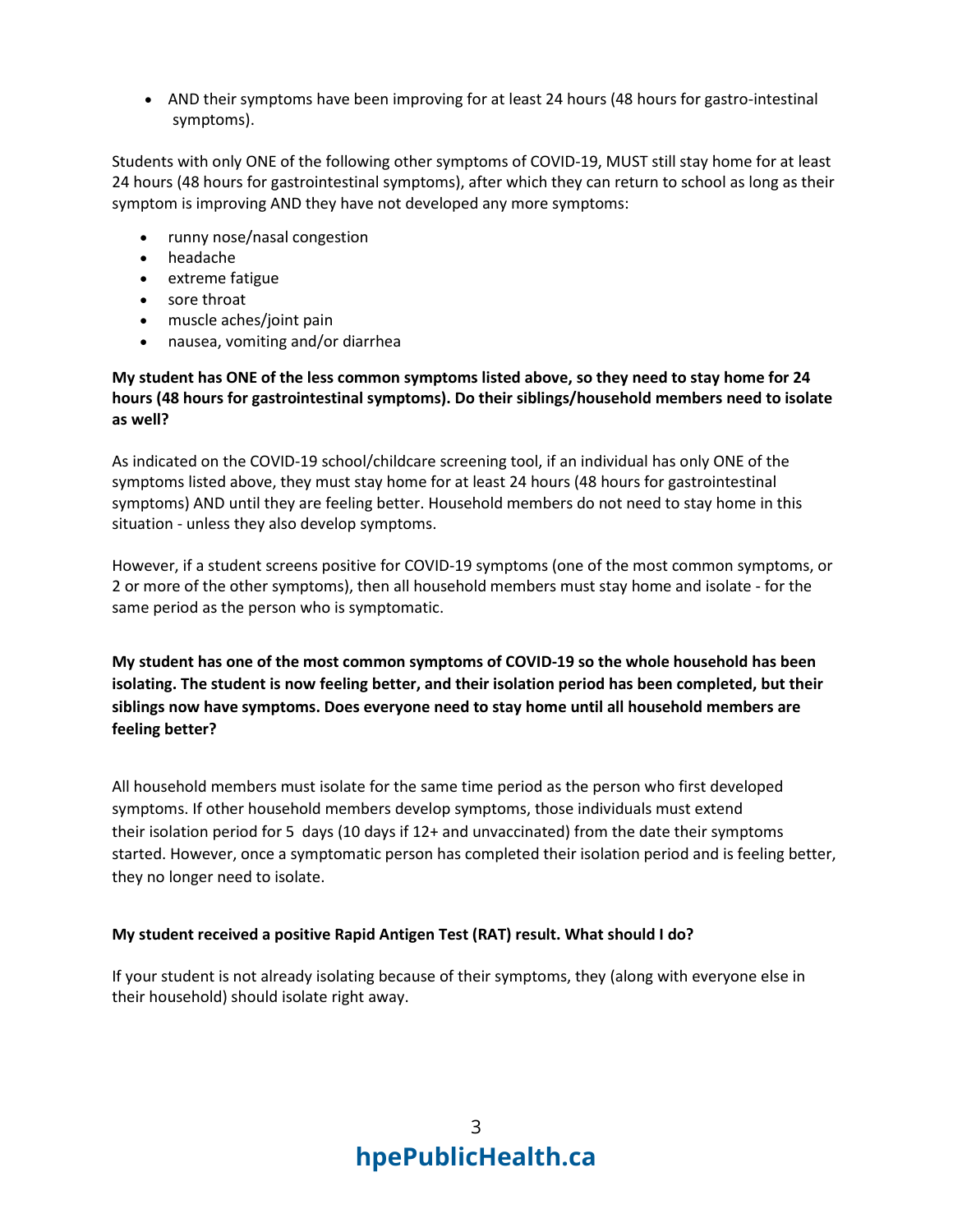Since contact tracing by public health is no longer available for the general public, anyone who has tested positive on a PCR, rapid molecular, or RAT, or who is presumed to be positive based on their symptoms, should notify their own high-risk contacts of their exposure. This means the student's family should inform people outside of the school setting who have had close contact with the student. Close contacts may need to isolate depending on their age or vaccination status. More information is available at Ontario.ca/exposed.

As explained above, exposures in schools are considered low risk, therefore school families do not need to notify the school or classmates of the positive test result. If a student has had high-risk contact with a classmate outside of school, they can notify these contacts directly.

# **I heard from a friend that someone in my student's class received a positive RAT result. What should I do?**

If you hear about symptomatic students or positive cases in your student's classroom, no special action is required. Individuals who are exposed only in schools are not generally considered high-risk contacts due to the health and safety measures already in place. As a result, no action is required by other members of a class cohort, other than regular symptom monitoring. Please continue to screen your student daily for symptoms as you would usually do. As long as they continue to pass the screening tool and/or have not otherwise been advised to isolate, they can continue going to school.

# **If I am not informed when someone in my student's class has COVID-19, how can I know schools are safe?**

Several public health precautions are in place at schools to limit the spread of illnesses, such as COVID-19, influenza and more. With the transmissibility of the Omicron variant, and the prevalence of COVID-19 cases in the community, it is not possible to completely eliminate the risk of COVID-19 transmission in schools. It is important to remember that protocols have been in place for many years to identify and respond to infectious disease outbreaks in schools and we are gradually shifting towards these approaches.

Public health is moving away from monitoring individual cases, and transitioning to monitoring through a population level approach. Schools, in partnership with public health, will monitor illness-related absences, and if absences exceed 30%, they will work together to investigate the cause and take any necessary action.

We recognize that this shift away from individual reporting, to monitoring of school absences is a change from the approach used previously. In-person learning remains the best choice for healthy child development. **The many health benefits of children remaining in schools outweigh the potential risks.**

# **Public health precautions are in place at school, but students take their masks off to eat lunch, drink water, etc. Is this safe?**

In accordance with current provincial guidance, students are required to remain in their cohorts and stay physically distanced when removing their mask to eat lunch. These precautions help reduce the risk of potential transmission when masks are removed. Chatting with one another during lunch time is an important part of a child's school day, and should be encouraged – while maintaining physical distance.